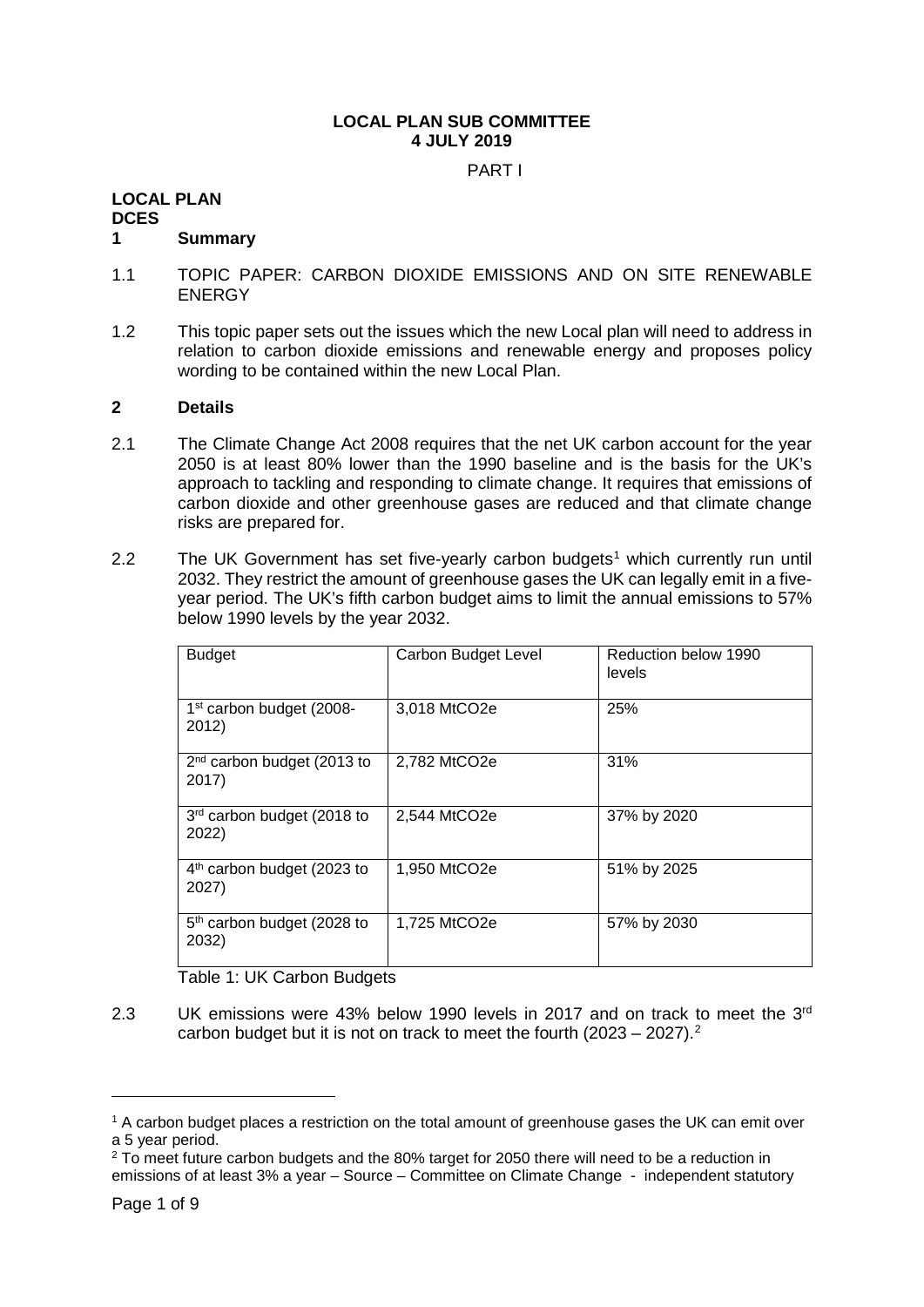#### 2.4 Current Local Plan Policy

- 2.5 At the time of drafting the Core Strategy and the Development Management Policies Local Development Document (LDD), the Government had published 'Building a Greener Future: Towards Zero Carbon Development and Planning Policy Statement: Planning and Climate Change (2007) which stated:
	- Where the net carbon emissions from all energy use in the home would be zero carbon over a year, development may be described as zero carbon
	- The Government's intention for all new homes to be zero carbon by 2016 (and zero carbon non-domestic buildings from 2019) with a progressive tightening of the energy efficiency building regulations.<sup>[3](#page-1-0)</sup>
- 2.6 In 2009 the Minister for Housing and Planning confirmed the policy to require all new homes to be zero carbon from 2016 and set out the following proposals which would be taken to implement it.
- 2.7 Developments would not be required to achieve zero carbon emissions entirely within the site boundary. Instead there would be a minimum requirement for emission savings through energy efficient design of the building fabric<sup>[4](#page-1-1)</sup> (set by Building Regulations).
- 2.8 The table below sets out the then proposed changes to Part L of the Building Regulations which would result in a stepped approach to reducing carbon dioxide emissions through the building fabric.

| Date                                                                                     | 2010 | 2013 | 2016        |
|------------------------------------------------------------------------------------------|------|------|-------------|
| Energy carbon<br>improvement as<br>compared to Part L<br>of Building<br>Regulations 2006 | 25%  | 44%  | Zero carbon |

2.9 Further measures would be required to achieve 'carbon compliance' on site bringing the emission savings on site up to 70% by 2016. These would include measures such as improved energy efficiency of the buildings fabric (above what was required by Building Regulation, on site low carbon and renewable technologies and/or connection to on site or off site heat networks or a combination of these measures).

body established under the Climate Change Act 2008 [https://www.theccc.org.uk/tackling-climate](https://www.theccc.org.uk/tackling-climate-change/reducing-carbon-emissions/carbon-budgets-and-targets/)[change/reducing-carbon-emissions/carbon-budgets-and-targets/](https://www.theccc.org.uk/tackling-climate-change/reducing-carbon-emissions/carbon-budgets-and-targets/)

<span id="page-1-0"></span><sup>&</sup>lt;sup>3</sup> There was to be a step change in Part L of the Building Regulations in 2013 and 2016

<span id="page-1-1"></span><sup>4</sup> This excludes unregulated emissions from items such as household appliances (fridges, computers etc.)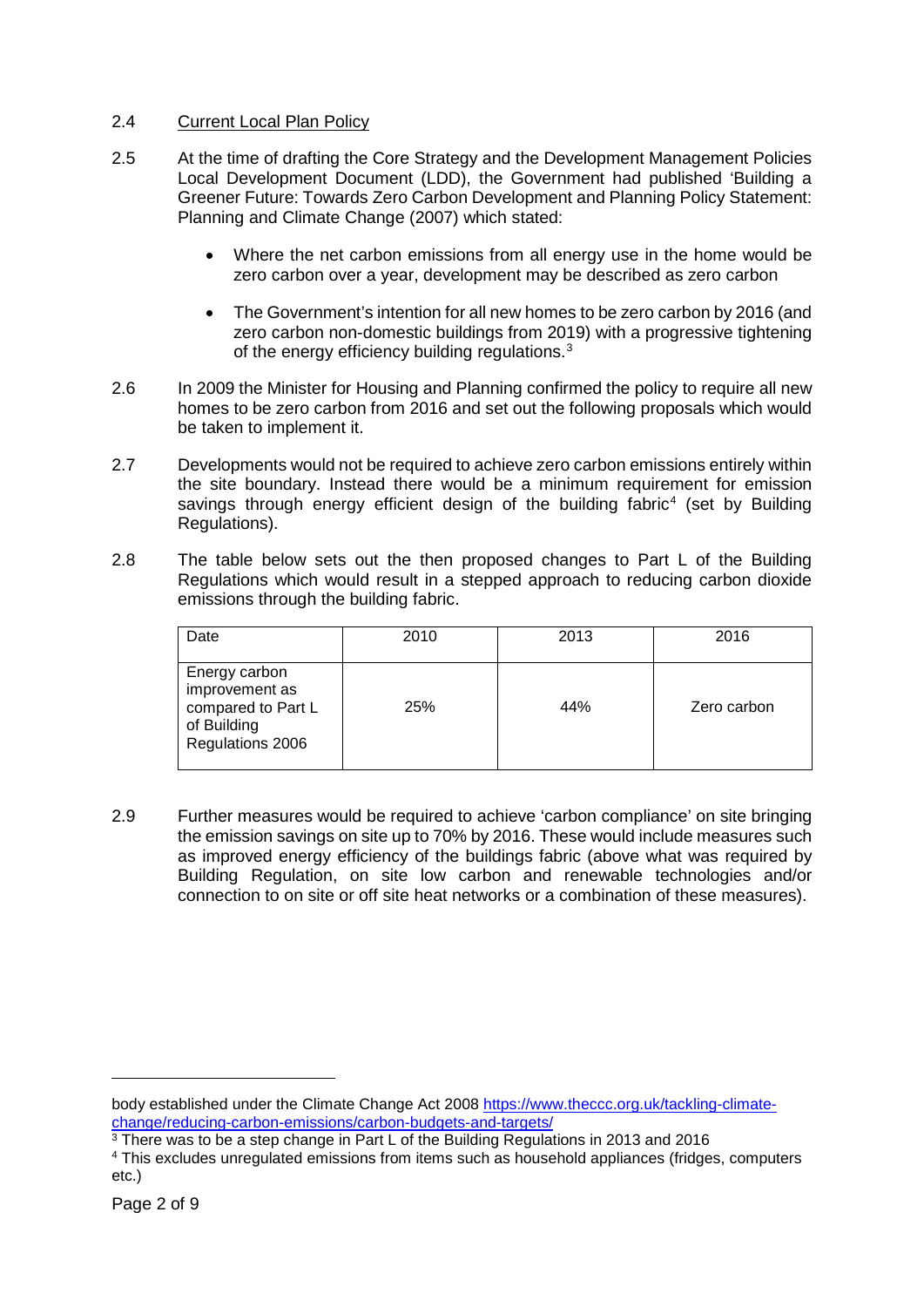

Figure 1 Achieving Zero Carbon Homes from 2016

- 2.10 The residual carbon dioxide emissions beyond carbon compliance in 2016 were to be dealt with through 'Allowable Solutions' which were likely to have included:
	- Carbon compliance beyond the minimum 70%
	- Credits or energy efficiency appliances or building to reduce energy demand
	- Exporting low carbon or renewable heat from development
	- Credit for contribution by the developer in low carbon or zero carbon energy infrastructures such as a local heat network
	- Improving the energy efficiency of existing buildings in the vicinity.
- 2.11 Policy CP1 of the Core Strategy (2011) set out the requirement that development proposals would produce 25% less carbon dioxide emissions than Building Regulations Part L (2006) requirements with a minimum of 10% being provided by on site renewable and/or low carbon (i.e. Combined Heat and Power) energy systems. Where on site renewable technology was not feasible then a connection to a local, decentralised, renewable or low carbon energy supply would be considered as a substitute for on-site renewables.
- 2.12 Policy CP1 also stated that the Council would set higher targets for carbon reduction and energy contributions from renewable sources in the forthcoming Development Management Policies Local Development Document in line with the Government's target for all new homes to be zero carbon by 2016 and non-domestic developments to be zero carbon by 2019.
- 2.13 Policy CP1 also required that applications for all new development of one unit and above and for all new commercial development submit a CPLAN Energy and Sustainability Statement demonstrating the extent to which sustainability principles had been incorporated into the development and the expected carbon emissions.
- 2.14 CPLAN was a web based carbon and energy compliance assessment tool which assessed the carbon impact of new development against our policy targets. The Council introduced CPLAN in May 2008 and the information collected from applications was used as part of the evidence base for the policies contained in the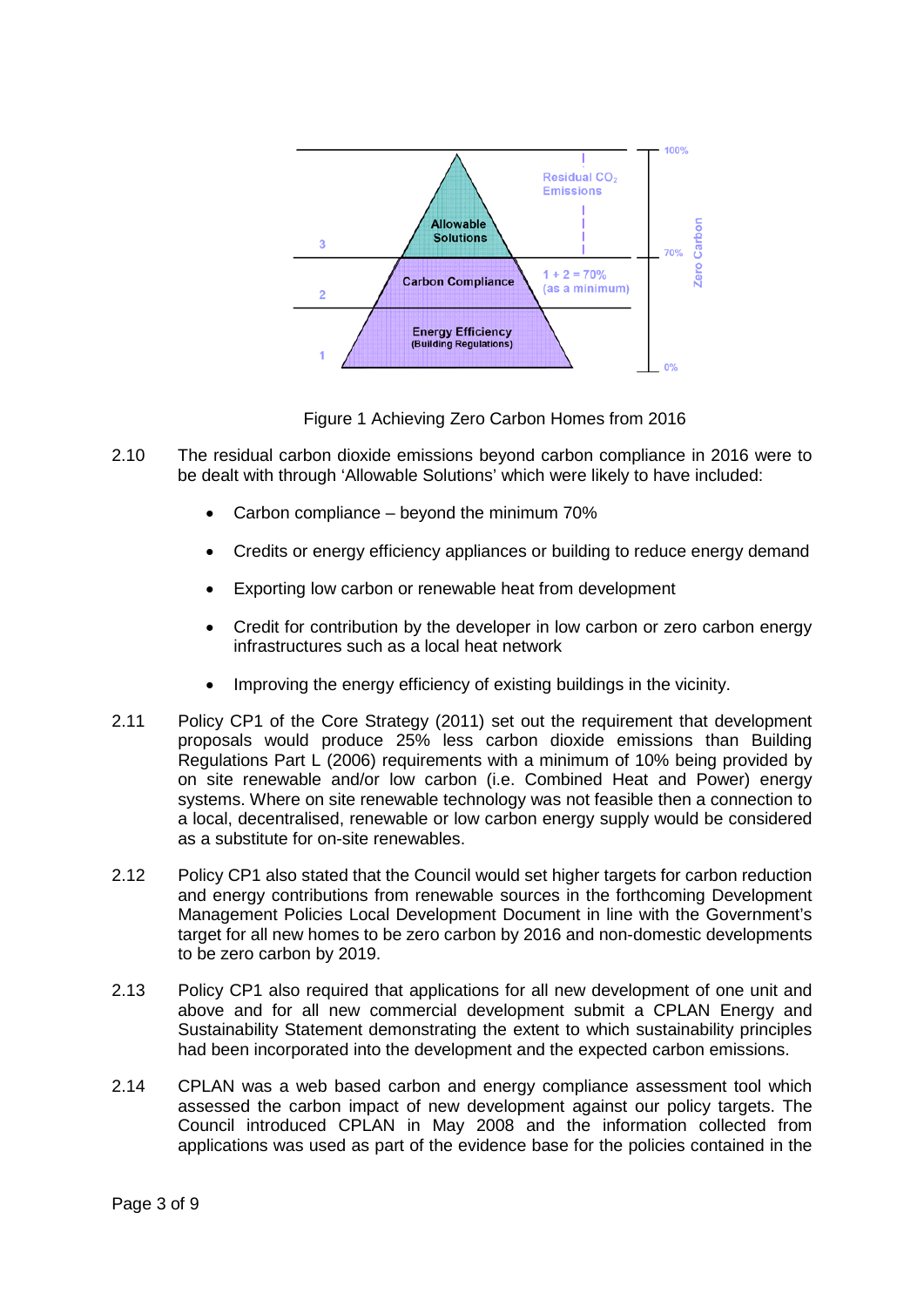Core Strategy and the Development Management Policies LDD. An example of a CPLAN Management Report is attached as Appendix 1 to this report.

2.15 Policy DM4 of the Development Management Policies Local Development Document set higher targets linked to the anticipated changes to the Building Regulations<sup>[5](#page-3-0)</sup>.

# **DM4 Carbon Dioxide Emissions and On-Renewable Energy**

a) From 2013, applicants will be required to demonstrate that development will produce 5% less carbon dioxide emissions than Building Regulations Part L requirements (2013) having regard to feasibility and viability. This may be achieved through a combination of energy efficiency measures, incorporation of on-site low carbon and renewable technologies, connection to a local, decentralized, renewable or low carbon energy supply.

In the event of a delay to the revision of Part L of the Building Regulations anticipated in October 2013, applicants will be required to demonstrate that development will produce 10% less carbon emissions than required by Building Regulations Part L 2010 until such a time the revisions are made.

b) From 2016, applications for new residential development will be required to demonstrate that the development will meet a zero carbon standard (as defined by central government). The same standard will be applied for non-domestic buildings from 2019.

c) In line with Government policy, the Council will support a range of allowable solutions for dealing with the remaining carbon emissions. This may include payment into a Carbon Offset Fund which will be used to retrofit existing building stock with energy saving measures for the future. The approach will be set out in a further SPD.

- 2.16 The DMPLDD also stated that it was the Council's intention to implement a 'Carbon Offset Fund' as part of the Government's 'allowable solutions' approach for cases where sufficient reductions in carbon dioxide emissions could not be met on site. The payments into the fund were intended to support initiatives to reduce carbon emissions within the existing building stock $6$  with energy savings measures.
- 2.17 In July 2015 the HM Treasury published a document entitled 'Fixing the foundations: Creating a more prosperous nation - a plan for increasing Britain's productivity'. It was this document that the Government stated that they were not going 'to proceed with the zero carbon Allowable Solutions carbon offsetting scheme, but will keep energy efficiency standards under review, recognising that existing measures to increase energy efficiency of new buildings should be allowed time to become established'.
- 2.18 Essentially this ended the policy for homes to be zero carbon by 2016 and nondomestic properties to be zero carbon by 2019 and revisions to the Building

<span id="page-3-1"></span><span id="page-3-0"></span><sup>5</sup> The DMPLDD was submitted for examination in December 2012 and the examination hearings were in early March 2013 and the policy anticipated the change to the Building Regulations that were due in October 2013. Part L of the building regulations eventually came into effect on 6 April 2014. <sup>6</sup> The Hertfordshire Renewable and Low Carbon Energy Study (2010) highlighted that the existing residential building stock was responsible for a significant volume of total carbon emissions – accounting for 40% of total emissions within Hertfordshire.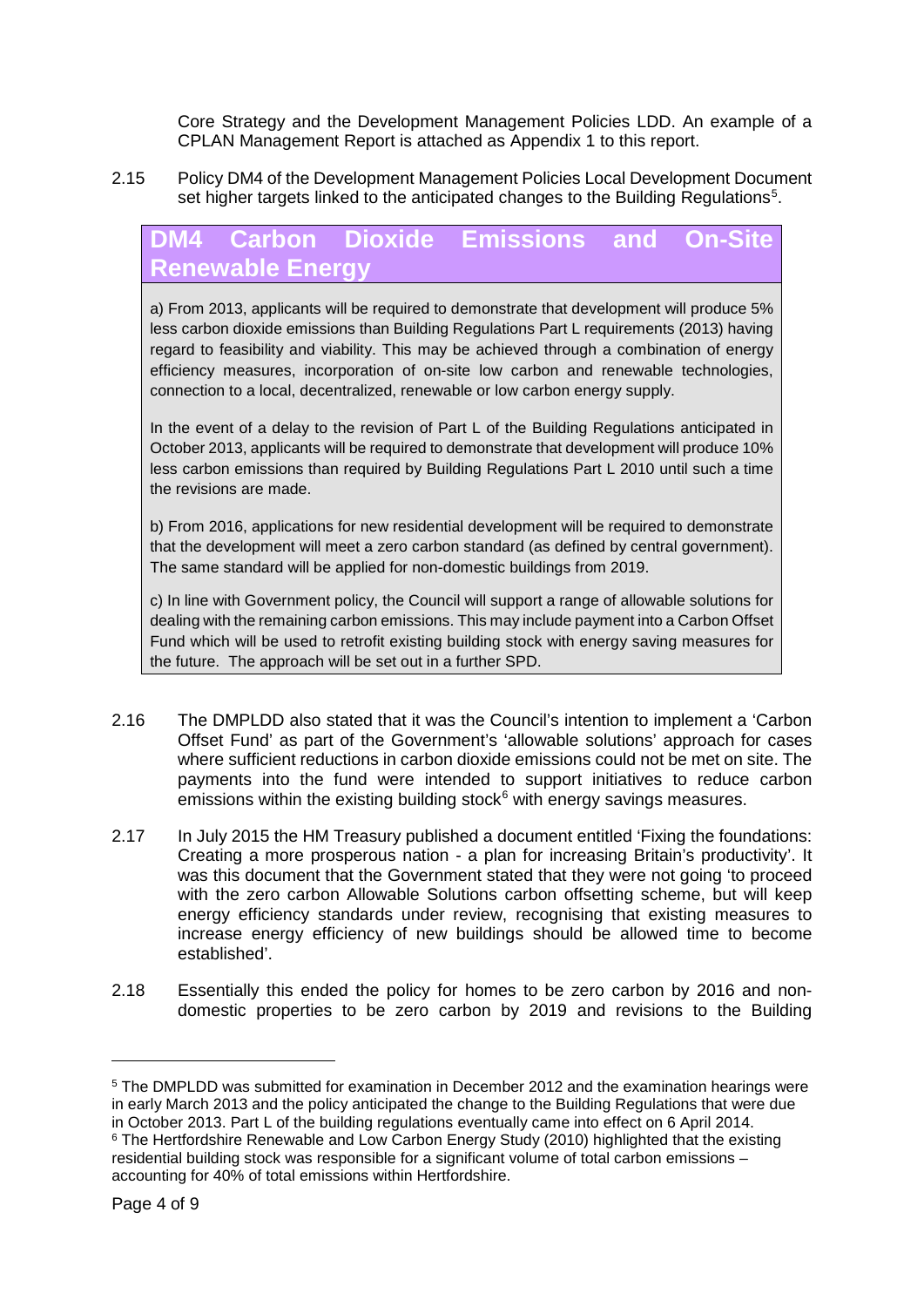Regulations which have not been updated since 2013. As a result we have only been able to apply part a) of Policy DM4 since July 2015.

- 2.19 In addition, due to the scrapping of the zero carbon standard, CPLAN (carbon assessment tool) was withdrawn by the company that provided it, in March 2016. It was replaced by a requirement for applicants to provide an Energy Statement to demonstrate compliance with Policy DM4. A copy of the Guidance on producing an energy statement is attached at Appendix 2 to this report.
- 2.20 Recently, a Climate Change (Net Zero UK Carbon Account) Bill<sup>[7](#page-4-0)</sup> had its first reading in the House of Commons. The aim of the Bill is to require the net UK carbon account by the year 2050 is zero. There is no indication on the progress of the Bill.

## **3 Legislation and National Policy**

- 3.1 This section of the Topic Paper sets out the relevant legislation and national policy that the new Carbon Emissions and Renewable Energy policy will need to comply with.
- 3.2 There is a legal duty set out in Section 19 of the 2004 Planning and Compulsory Purchase Act (as amended) to ensure that, taken as a whole, plan policy contributes to the mitigation of, and adaptation to, climate change.<sup>[8](#page-4-1)</sup>
- 3.3 The Planning and Energy Act 2008 (As amended) enables local planning authorities to set requirements for energy use and energy efficiency in Local Plans.
- 3.4 It states that a local planning authority may include policies imposing *reasonable* requirements for:
	- a) a proportion of energy used in development in their area to be energy from renewable sources in the locality of the development
	- b) a proportion of the energy used in development in their area to be low carbon energy from sources in the locality of the development
	- c) development in their area to comply with energy efficiency standards that exceed the energy requirements $9$  of building regulations.
- 3.5 However, Section 43 of the Deregulation Act 2015[10](#page-4-3) will amend this provision but it is not yet in force. This amendment would remove the ability of local authorities (in England only) to require developers to exceed the building regulations for energy efficiency. Note that sections 1(a) and 1(b) would remain, allowing local authorities to

<span id="page-4-0"></span><sup>7</sup> A Private Member's Bill introduced to Parliament on 30 April 2019

<span id="page-4-1"></span><sup>8</sup> Section 19 of the 2004 Planning and Compulsory Purchase Act, as amended by Section 182 of the Planning Act 2008 (available at<https://www.legislation.gov.uk/ukpga/2008/29/section/182> ), states: 'Development plan documents must (taken as a whole) include policies designed to secure that the development and use of land in the local planning authority's area contribute to the mitigation of, and adaptation to, climate change.'

<span id="page-4-2"></span><sup>9</sup> 'energy requirements', in relation to building regulations, means requirements of building regulations in respect of energy performance or conservation of fuel and power.

<span id="page-4-3"></span><sup>&</sup>lt;sup>10</sup> Section 43 of the Deregulation Act 2015 will add '(1)(c) does not apply to development in England that consists of the construction or adaptation of buildings to provide dwellings or the carrying out of any work on dwellings."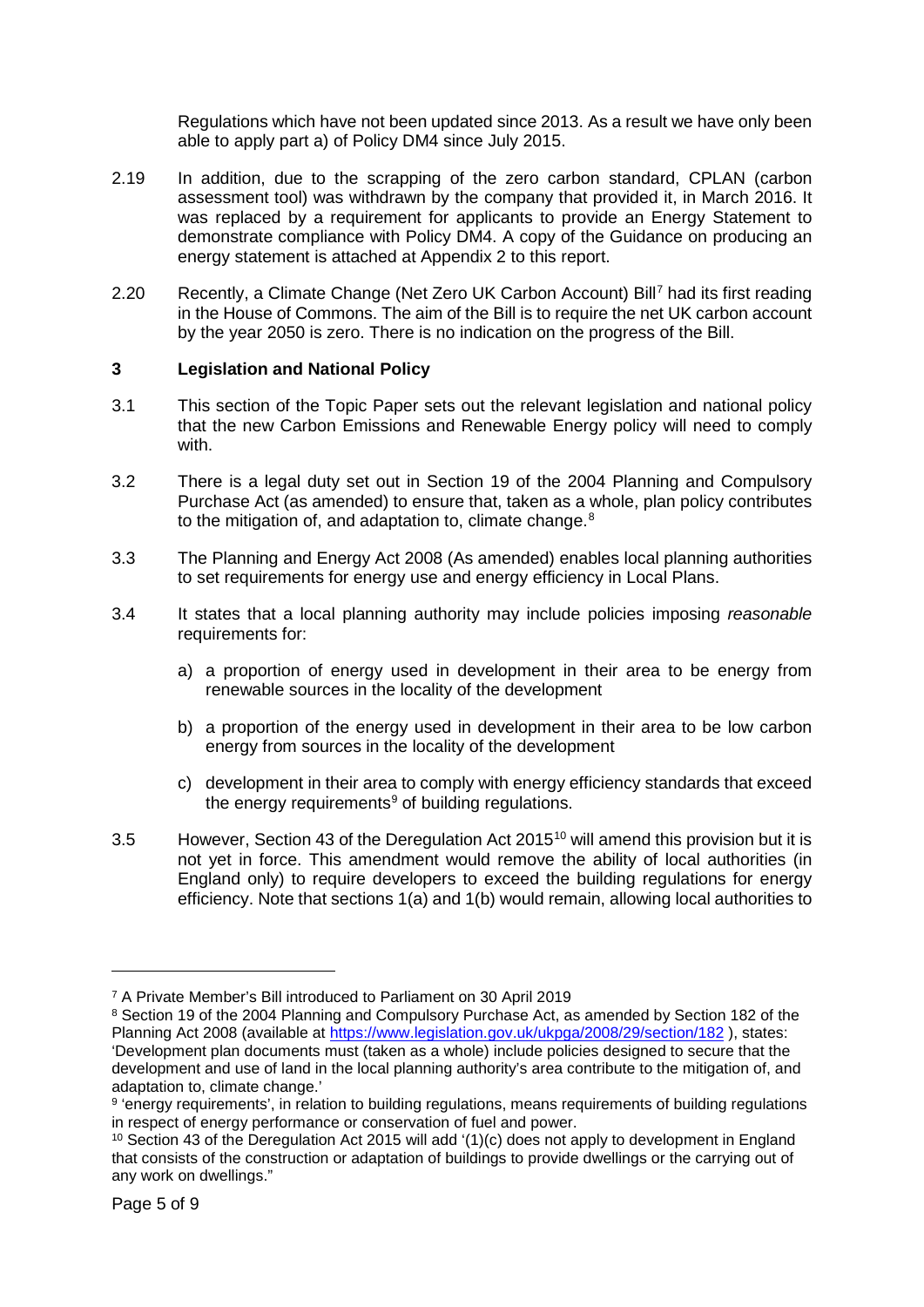continue to require that a percentage of the energy consumption of a new development to be met with renewable or low carbon energy.

- 3.6 The Commencement Section of the Deregulation Act sets out when each section of the Act will come into force and as Section 43 is not specifically listed it falls under a provision that states that it will come into force on 'such a day as the Secretary of State may by order made by a statutory instrument.'
- 3.7 Energy Performance of Buildings Directive 2010 is a European Directive that requires Member States to ensure that by 2021 all new buildings are so called 'nearly zero energy buildings'. Nearly zero energy is described in the Directive as 'a building that has a very high energy performance. The nearly zero or very low amount of energy required should be covered to a very significant extent by energy from renewable sources, including energy from renewable sources produced on site or nearby'.
- 3.8 The European Union (Withdrawal) Act 201[811](#page-5-0) will allow for the incorporation and adaptation of EU Law (EU Regulations) into UK Law so the Energy Performance of Buildings Directive is still an important consideration and given that the Government have not yet enacted Section 43 of the Deregulation Act 2015, it is reasonable to assume that the Government may still introduce changes to the Building Regulations to increase the energy performance of buildings by 2020 to meet this Directive.
- 3.9 The legal requirement to set out a local authority's strategic priorities was set out in the Neighbourhood Planning Act 2017. Paragraph 20 d) states that this includes 'planning measures to address climate change mitigation and adaptation'.
- 3.10 National Planning Policy Framework
- 3.11 Paragraph 148 of the NPPF states that the planning system should support the transition to a low carbon future and to 'shape places in ways that contribute to radical reductions in greenhouse gas emissions'
- 3.12 Paragraph 149 of the NPPF states that local plans should take a proactive approach to mitigating and adapting to climate change.
- 3.13 Paragraph 150 of NPPF states new development should be planned for in ways that:
	- a) avoid increased vulnerability to the range of impacts arising from climate change. When new development is brought forward in areas which are vulnerable, care should be taken to ensure that risks can be managed through suitable adaptation measures, including through the planning of green infrastructure, and
	- b) can help reduce greenhouse gas emissions, such as through its location, orientation and design. Any local requirements for the sustainability of buildings should reflect the Government's policy for national technical standards.
- 3.14 However, there are no national technical standards for carbon emission reductions in the same way that there are technical standards for space, water and access (for example).
- 3.15 However, Planning Practice Guidance states that the Written Ministerial Statement on Plan Making (2015) clarified the use of planning policies and conditions on energy performance standards for new housing developments. The statement sets out the

<span id="page-5-0"></span><sup>11</sup> European Union (Withdrawal) Act 2018 became law by Royal Ascent on 26 June 2018.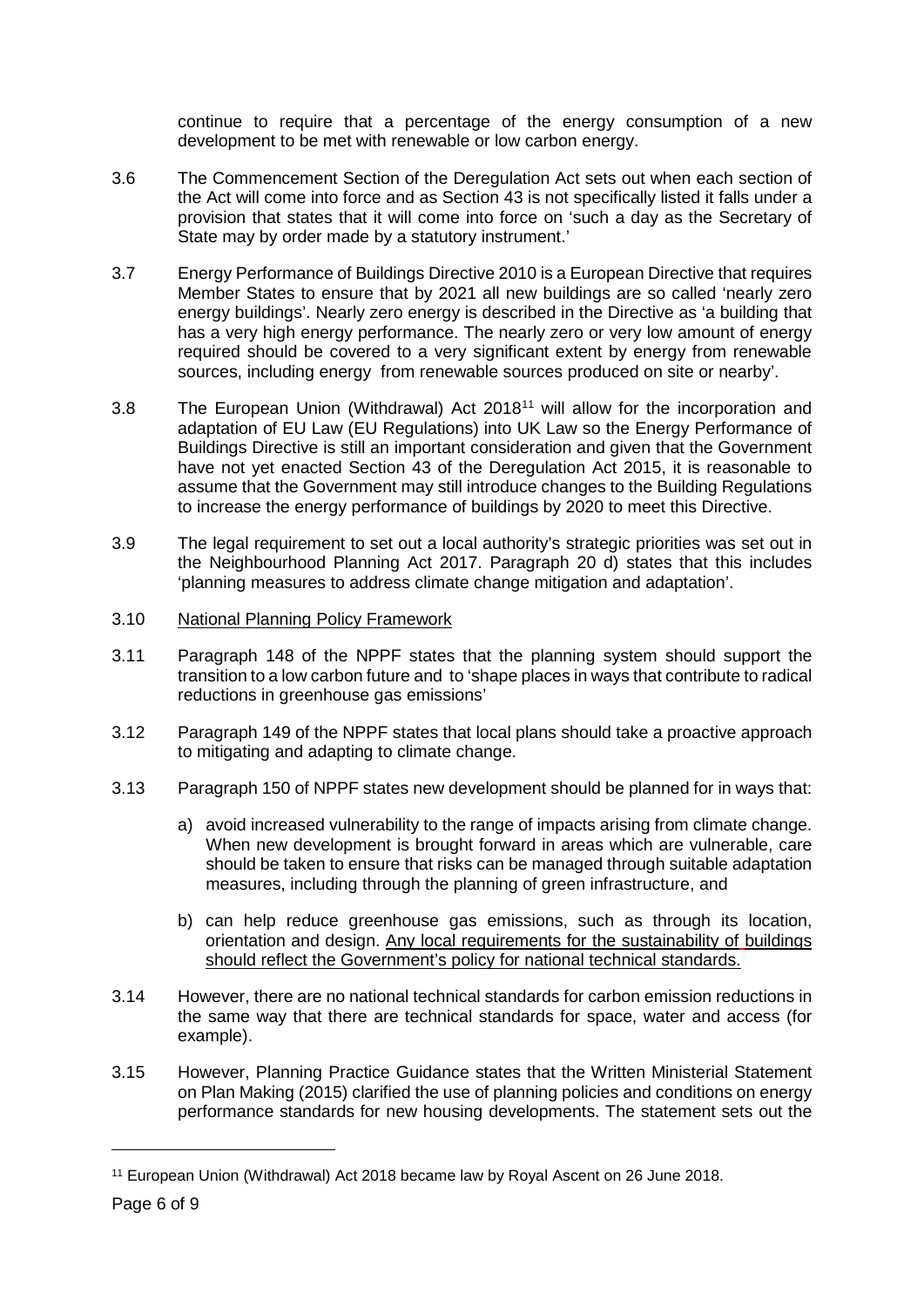Government's expectation that such policies should not be used to set conditions on planning permissions with requirements above the equivalent of the energy requirement of Level 4 of the Code for Sustainable Homes (this is approximately 20% above current Building Regulations across the build mix).<sup>[12](#page-6-0)</sup>

- 3.16 It should be noted that the same Written Ministerial Statement confirmed the following:
	- that local plans could no longer include any additional local technical standards or requirements relating to the construction, internal layout or performance of new dwellings
	- that local plans could no longer include policies requiring any level of the Code for Sustainable Homes (which was withdrawn)

## 3.17 Policy and Legislative Conclusions

- 3.18 As a result of the change in policy on zero carbon homes and allowable solutions and the removal of local planning authorities' power to set additional local standards for new buildings, Local Plan Inspectors are now reflecting this in their assessment of soundness of local plan policies. Cambridge City Council's policy for Zero Carbon Homes and Allowable Solutions was removed through their Local Plan examination as it did not comply with national policy.
- 3.19 Local Plan policies will be able to:
	- a) set carbon dioxide emission reduction targets for new dwellings to a maximum of 20% below that which is required by Part L of the Building Regulations 2013 where there is evidence that this is achievable and viable, and
	- b) require that a percentage of the energy consumption of a new development to be met with renewable or low carbon energy.
- 3.20 However, it should be remembered that when/if Section 43 of the Deregulation Act 2015 is enacted, a) cannot be applied to residential dwellings.
- 3.21 Draft Policy
- 3.22 The preferred approach is for reductions in carbon emissions to be met on site. This may be achieved through a combination of improved energy efficiency of the buildings fabric (above what is required by Building Regulations), on site low carbon and renewable technologies and/or connection to on site or off site heat networks or a combination of these measures.
- 3.23 In practice the policy does not prescribe how the requirements should be met, rather it is the choice of the applicant how they go about meeting the requirements and this presents the opportunity to the applicant to research cost-effective and viable solutions.

<span id="page-6-0"></span><sup>12</sup> Planning Practice Guidance Paragraph: 012 Reference ID: 6-012-20190315 Revision date: 15 03 2019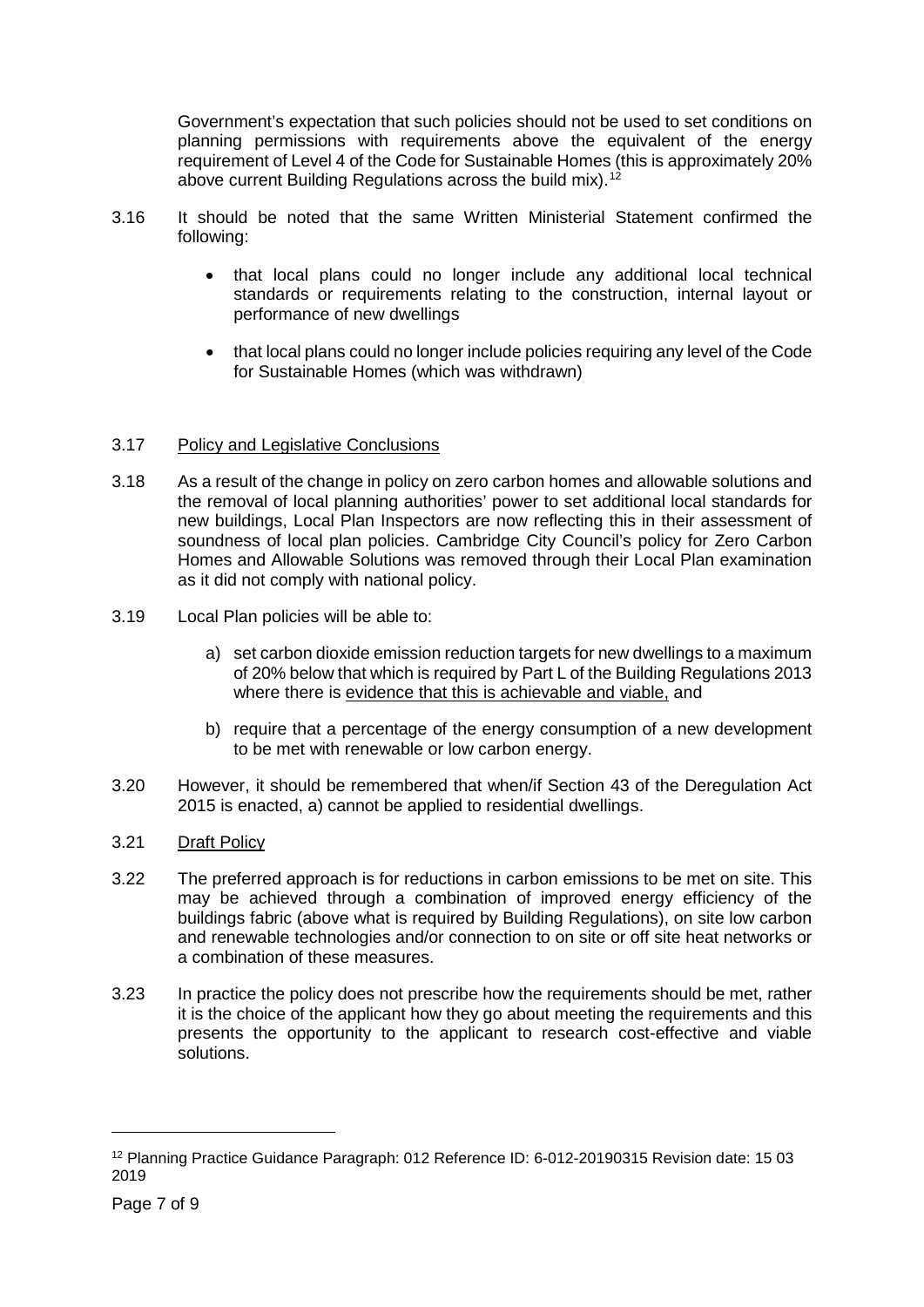- 3.24 There will also be a requirement for applicants to submit an Energy Statement (Appendix 2) with planning applications to demonstrate how development proposals have met the policy requirements.
- 3.25 A review of the CPLAN Energy Statements and Energy Statements submitted with planning applications since the implementation of Policy DM4, demonstrates that a range of renewable technologies are being used to meet (and exceed) our current policy requirements.
- 3.26 An initial review of the carbon dioxide emission reductions achieved indicate that a policy requirement for applicants to demonstrate that development will produce 20% less carbon dioxide emissions that Building Regulations Part L requirements (2013) would be supported (see paragraph 2.12).
- 3.27 The proposed Draft Carbon Dioxide Emissions and On Site Renewable Energy Policy as set out in Appendix 3.
- 3.28 The supporting text to the policy will include the Council's support for proposals for zero carbon development and support for the retrofitting of buildings for energy efficiency where planning permission is required.
- 3.29 It should be noted that where it's likely that a policy will impose greater financial burdens on developers, regard should be had to its potential adverse consequence on the delivery of other important policy objectives e.g. the provision of affordable housing.

#### **4 Policy/Budget Reference and Implications**

The recommendations in this report are within the Council's agreed policy and budgets.

**Financial, Legal, Equal Opportunities, Staffing, Environmental, Community Safety, Public Health, Customer Services Centre, Communications & Website, Risk Management and Health & Safety Implications**

None specific.

#### **5 Recommendation**

5.1 That the Local Plan Sub Committee note the contents of this report and recommend to the Policy and Resources Committee the Draft Carbon Dioxide Emissions and On Site Renewable Energy Policy as set out in Appendix 3.

Report prepared by: Claire May, Head of Planning Policy & Projects

## **Background Papers**

The Climate Change Act 2008

The Planning and Energy Act 2008 (As amended) <http://www.legislation.gov.uk/ukpga/2008/21/contents>

Core Strategy (2011)

Development Management Policies Local Development Document (2013)

Building a Greener Future: Towards Zero Carbon Development